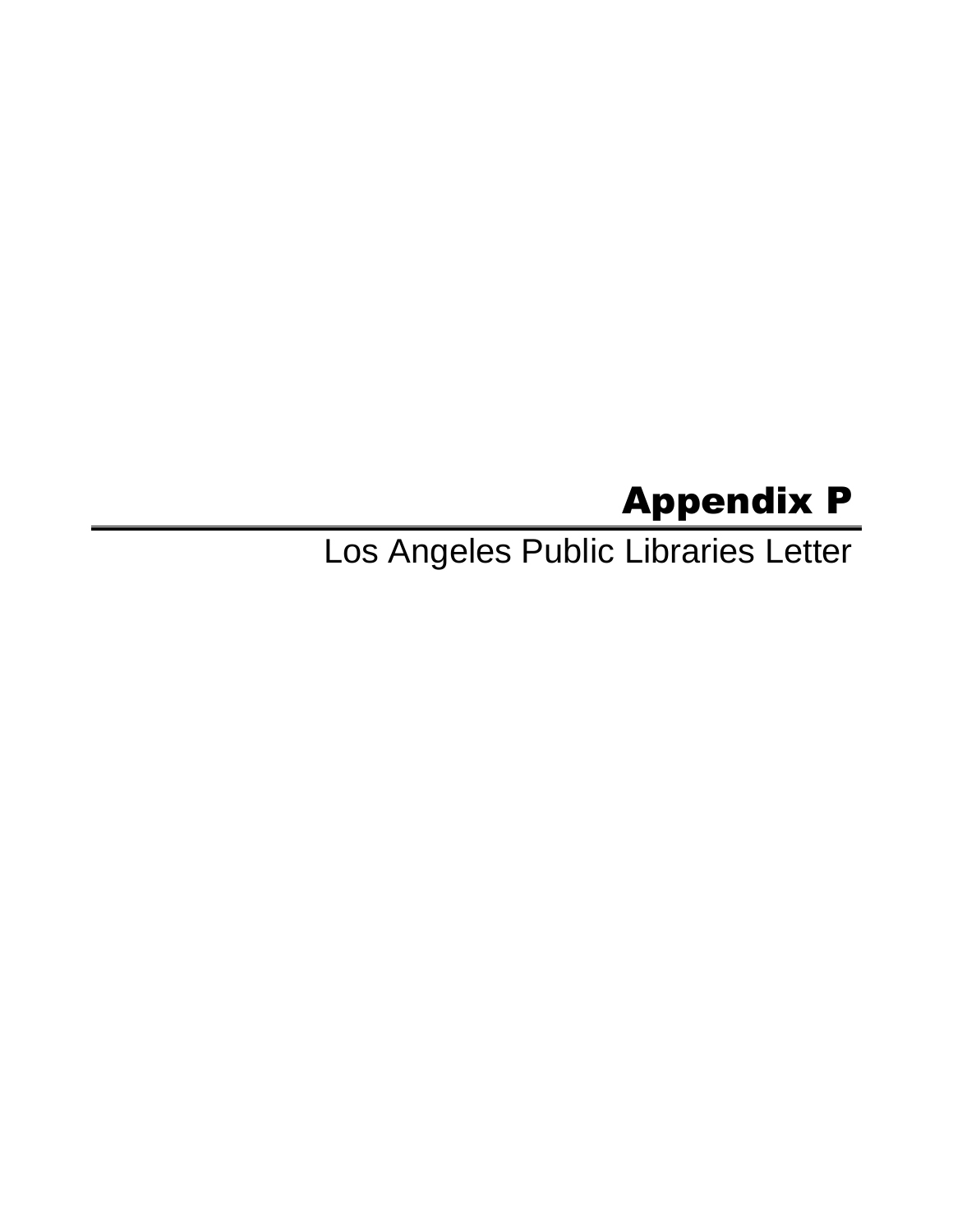## 1360 Vine St Request for Information Los Angeles Public Library Response July 23, 2020

This Project would be served by the following branches:

Francis Howard Goldwyn Hollywood Regional Library 1623 N. Ivar Av Hollywood , 90028

John C. Fremont Branch Library 6121 Melrose Av Los Angeles 90038

Will & Ariel Durant Branch Library 7140 W. Sunset Blvd Los Angeles, 90046

Detailed information regarding each branch is attached.

There are no current plans to build new libraries that would serve this project area.

On February 8, 2007, The Board of Library Commissioners approved a new Branch Facilities Plan. This Plan includes criteria for new Libraries, which recommends new size standards for the provision of LAPL facilities — 12,500 Square feet for community with less than 45,000 population and 14,500 square feet for community with more than 45,000 population and up to 20,000 square feet for a Regional branch. It also recommends that when a community reaches a population of 90,000, an additional branch library should be considered for the area.

The Los Angeles Public Library recommends a mitigation fee of \$200 per capita based upon the projected population of the development. The funds will be used for library materials, technology, programs and/or facilities improvement. It is recommended that mitigation fees be paid for by the developer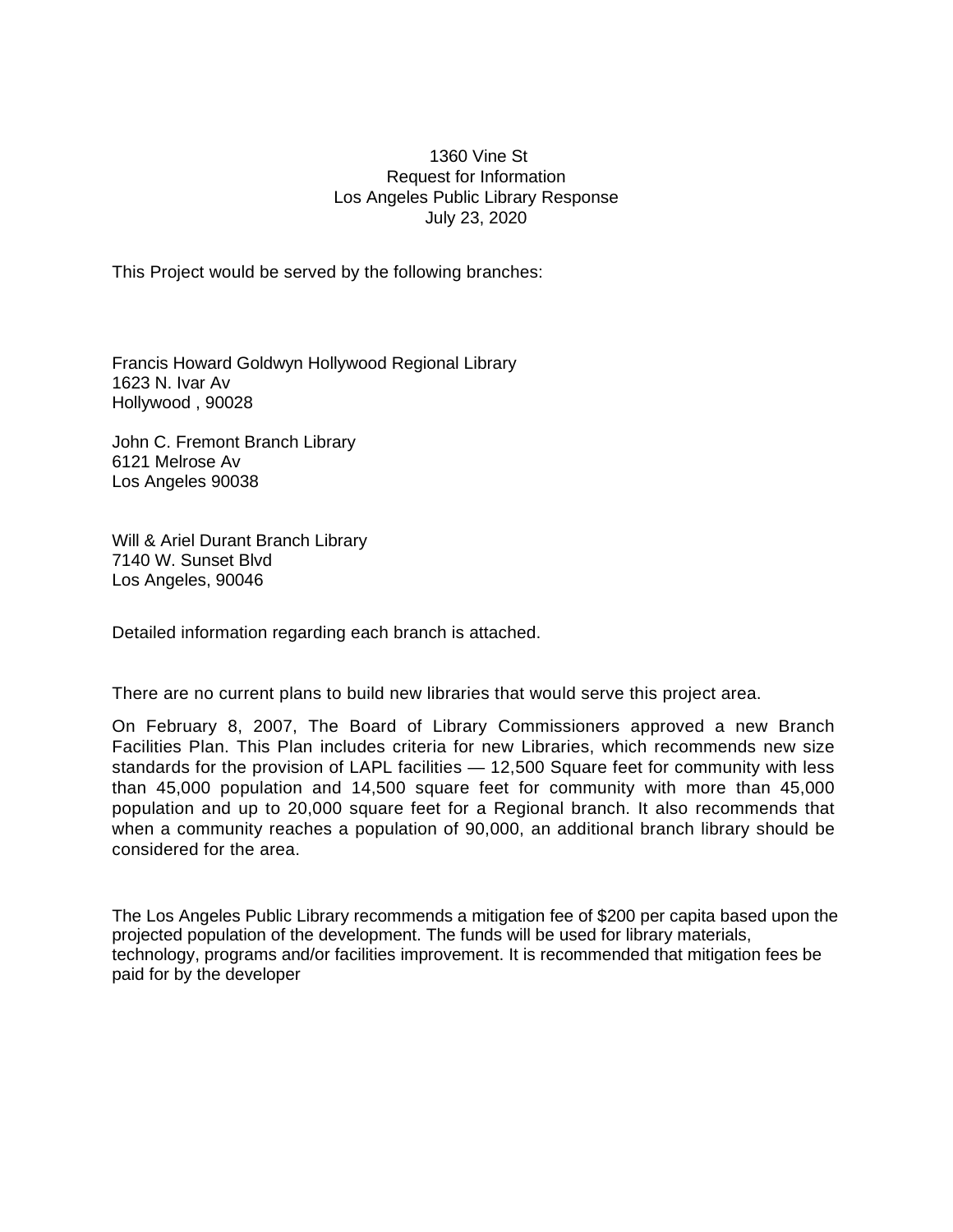## Location Name and Address

Francis Howard Goldwyn Hollywood Regional Library 1623 N. Ivar Av Hollywood , 90028

Size of facility in Square feet

19,000

Collection size

74,774

Annual Circulation

55,084

Staffing level

15.5 FTE

Volunteers

10

Service Population

78,944

The City of Los Angeles makes no predictions on future population statistics

The branch has a community room that is used by the community for public programs. This library has a large collection of rare Hollywood memorabilia, as well as materials in English and Spanish.

All libraries provide free access to computer workstations which are connected to the Library's information network. In addition to providing Internet access, these workstations enable the public to search LAPL's many electronic resources including the online catalog, subscription databases, word processing, language learning, literacy and a large historic document and photograph collection.

All libraries have:

Free Public Wi-Fi Wireless & Mobile Printing Reserve a Public Computer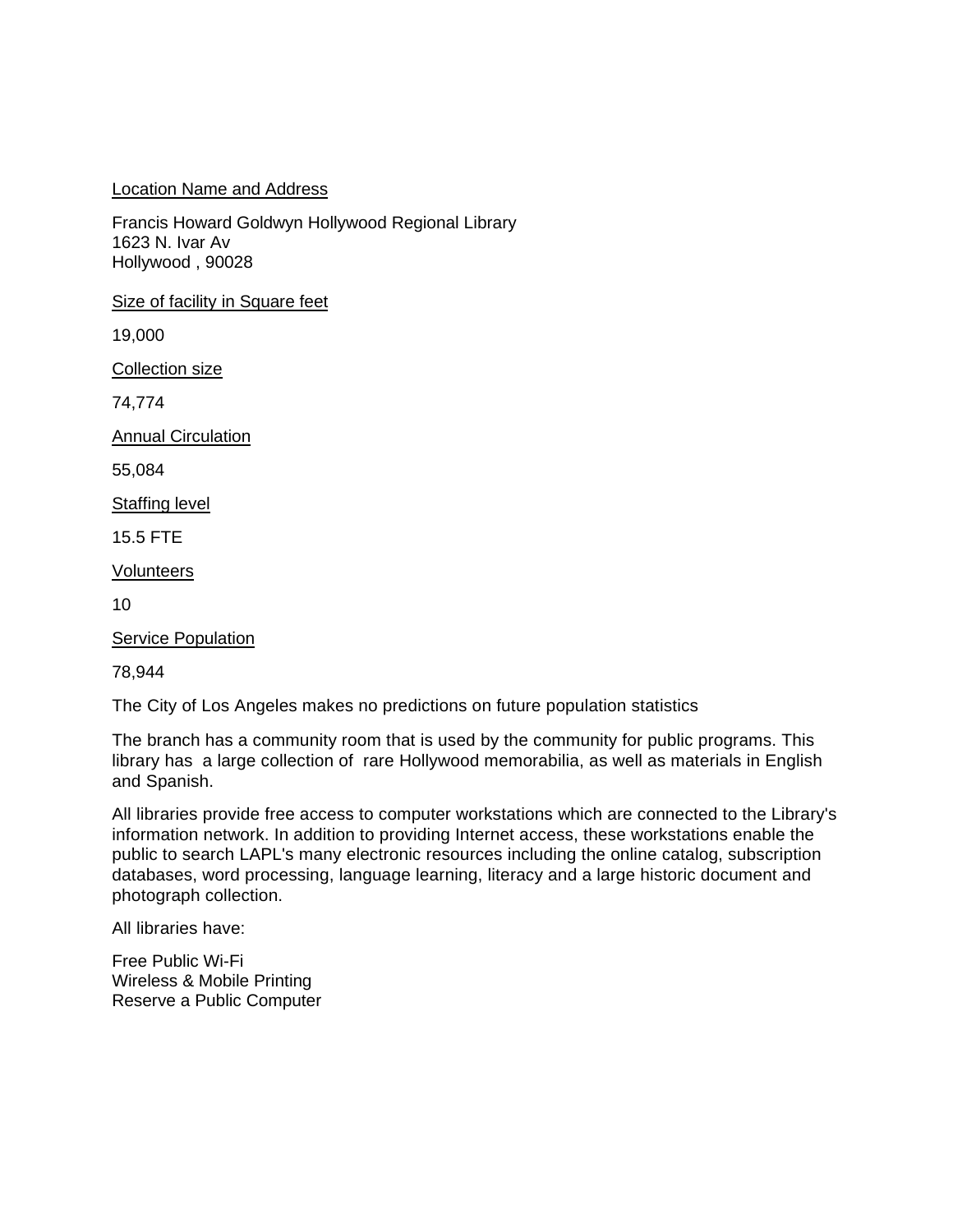Location Name and Address

John C. Fremont Branch Library 6121 Melrose Av Los Angeles 90038

Size of facility in Square feet

7,361

Collection size

38,529

**Annual Circulation** 

65,546

Staffing level

9.0 FTE

Volunteers

35

Service Population

30,896

The City of Los Angeles makes no predictions on future population statistics

The branch has a community room that is used by the community for public programs. This Branch has materials in English and Spanish. They also have a bi-weekly French Conversation class

All libraries provide free access to computer workstations which are connected to the Library's information network. In addition to providing Internet access, these workstations enable the public to search LAPL's many electronic resources including the online catalog, subscription databases, word processing, language learning, literacy and a large historic document and photograph collection.

All libraries have:

Free Public Wi-Fi Wireless & Mobile Printing Reserve a Public Computer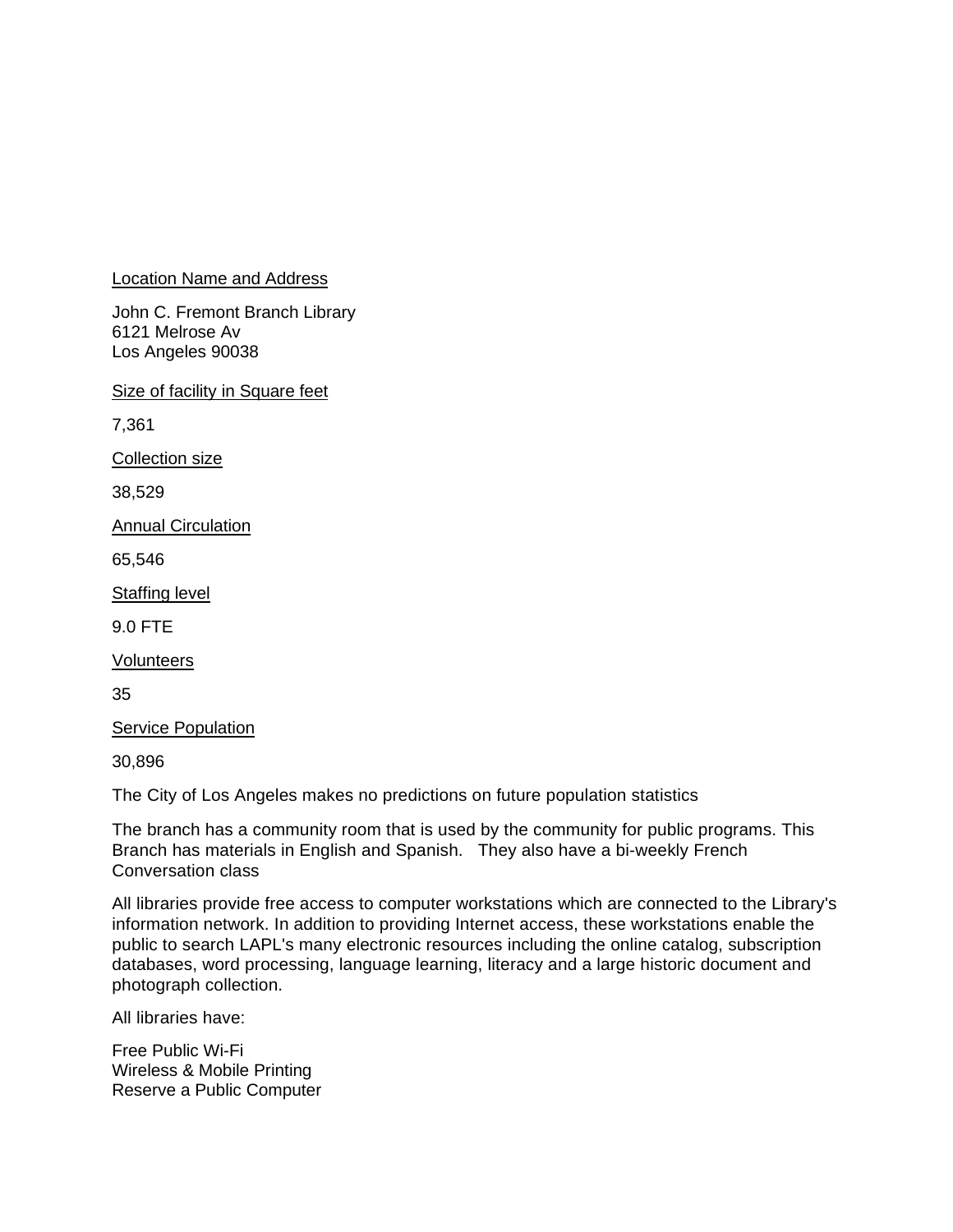Location Name and Address

Will & Ariel Durant Branch Library 7140 W. Sunset Bl Los Angeles, 90046

Size of facility in Square feet

12,500

Collection size

54,632

Annual Circulation

71,983

Staffing level

9.5 FTE

Volunteers

8

Service Population

25,657

The City of Los Angeles makes no predictions on future population statistics

The branch has a community room that is used by the community for public programs. This library has Russian collection and provides service in Russian They have materials in English and Spanish. They also host "The Source" a service to assist the local homeless community on a monthly basis.

All libraries provide free access to computer workstations which are connected to the Library's information network. In addition to providing Internet access, these workstations enable the public to search LAPL's many electronic resources including the online catalog, subscription databases, word processing, language learning, literacy and a large historic document and photograph collection.

All libraries have: